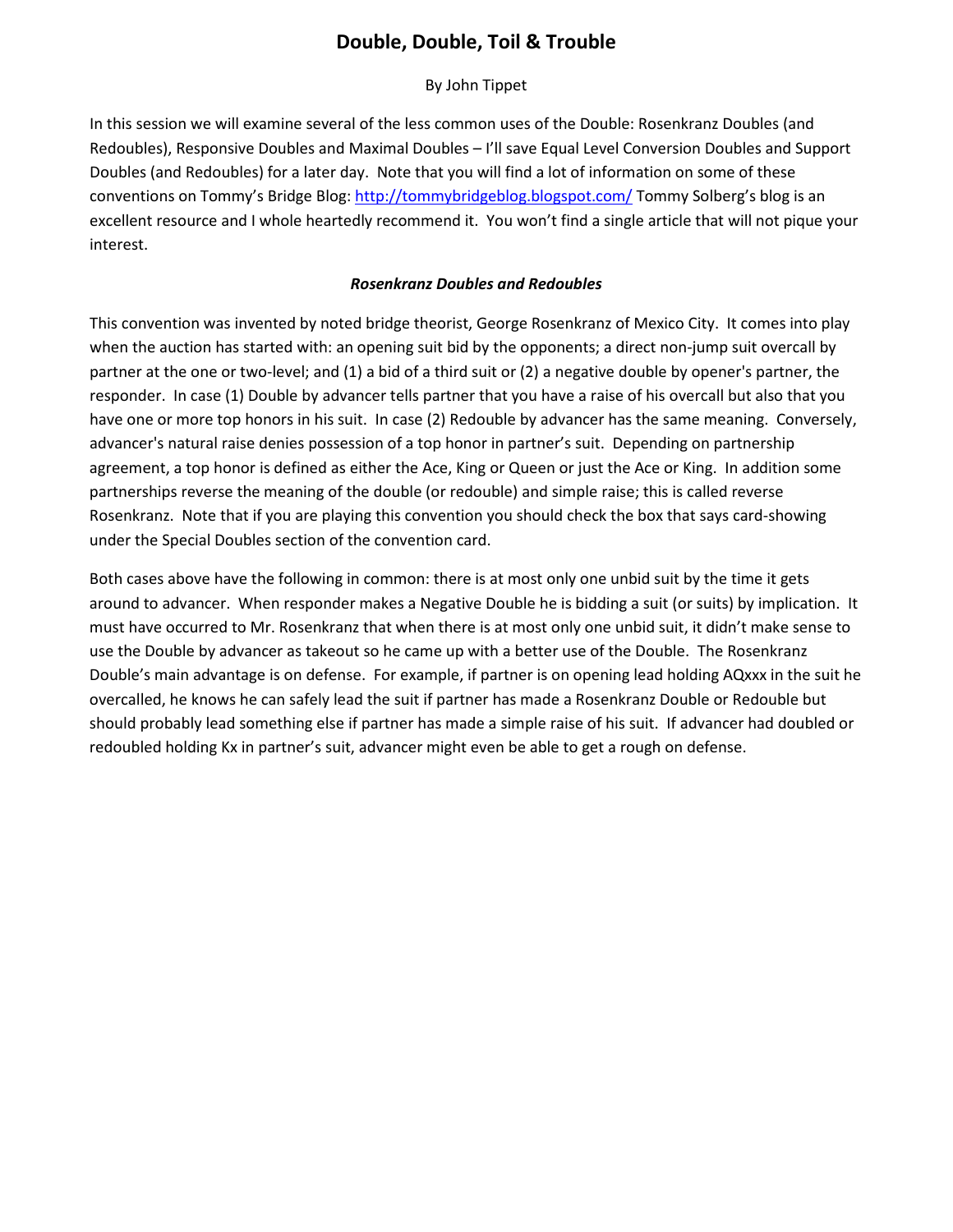

West lead a heart against 3. Playing Rosenkranz doubles, west would have known not to lead a heart since east denied holding the ace or king of hearts. A diamond leads turns out much better for the defense.

Playing Rosenkranz doubles and redoubles imagine defending a 4<sup> $\bullet$ </sup> contract with this layout in the spade suit:



The spade overcaller can safely underlead his ace of spades knowing that his partner has the king thereby allowing him to give his partner a ruff and setting the contract with a winning  $\blacklozenge$  trick.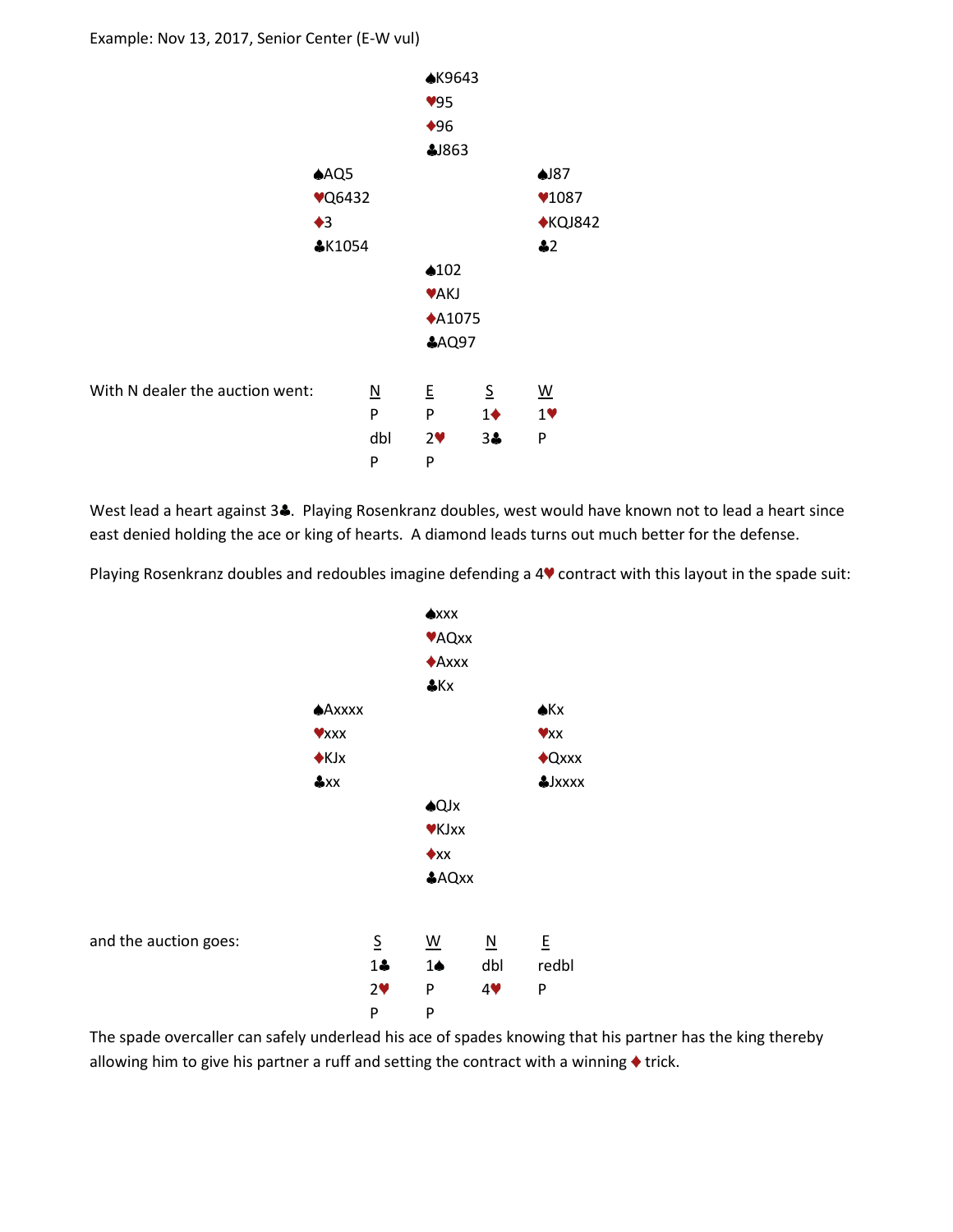## *Responsive Doubles*

A responsive double is a (takeout) double by advancer after the opponents have bid and immediately raised a suit and partner has either overcalled or made a takeout double. When the opponents have bid and raised a suit, it is more likely that the double would be useful as takeout rather than as penalty. For partnerships used to playing negative doubles, the responsive double convention is not much different. It is simple and effective, and the chances to use it occur frequently. It is popular among tournament players. How high to play responsive doubles is a matter of partnership agreement, but many play these through  $3\spadesuit$  or  $4\spadesuit$ .

After  $1\blacklozenge$  by LHO, dbl by partner,  $2\blacklozenge$  by RHO:

| $(1)$ $\triangle$ 863 $\blacktriangleright$ KJ43 $\triangle$ 83 $\triangle$ Q103          | Double to show both majors.                                                                                                                                                                       |
|-------------------------------------------------------------------------------------------|---------------------------------------------------------------------------------------------------------------------------------------------------------------------------------------------------|
| After 1 <sup>◆</sup> by LHO, dbl by partner, 3 <sup>◆</sup> by RHO:                       |                                                                                                                                                                                                   |
| (2) $\triangle$ 1863 VKJ43 $\triangle$ 83 $\triangle$ Q103                                | Pass: right shape to double, but not strong<br>enough to compete to the 3-level.                                                                                                                  |
| After 2 <sup>♥</sup> by LHO, 2 <sup>●</sup> by partner, 3 <sup>♥</sup> by RHO:            |                                                                                                                                                                                                   |
| (3) <b>△Q4 ♥8 ◆KQ743 ふAJ853</b>                                                           | Double: you want to compete but are not sure<br>which suit to bid and you can stand for partner<br>to rebid his suit.                                                                             |
| After 1 <sup>◆</sup> by LHO, 1 <sup>◆</sup> by partner, 3 <sup>◆</sup> preemptive by RHO: |                                                                                                                                                                                                   |
| (4) <b>432 WK743 +Q5 &amp;KQJ103</b>                                                      | Double to show $\blacktriangledown$ and $\clubsuit$ and the strength to<br>compete to the 3-level.                                                                                                |
| After 1♦ by LHO, dbl by partner, 2♦ by RHO:                                               |                                                                                                                                                                                                   |
| (5) $\triangle$ QJ9873 ♥QJ10987 ♦--- ÷7                                                   | Bid 3◆ rather than double to show a very<br>distributional major-suited hand.                                                                                                                     |
| After 1♥ by LHO, dbl by partner, 2♥ by RHO:                                               |                                                                                                                                                                                                   |
| (6) ♦964 752 ♦AQ53 ♦AJ84                                                                  | Double to show both minors and the strength<br>to compete to the 3-level. If you had had 4+<br>spades you would have bid some number of $\spadesuit$ .                                            |
| After 1 <sup>+</sup> by LHO, dbl by partner, 2 <sup>+</sup> by RHO:                       |                                                                                                                                                                                                   |
| (7) <b>4108 VKJ632 4963 4K98</b>                                                          | Double to show both minors and the strength<br>to compete to the 3-level. Then convert<br>partner's 3♣ or 3♦ bid to 3♥. With a slightly<br>stronger hand you could bid 3 <sup>•</sup> directly to |

invite game. This is kind of like Lebensohl.